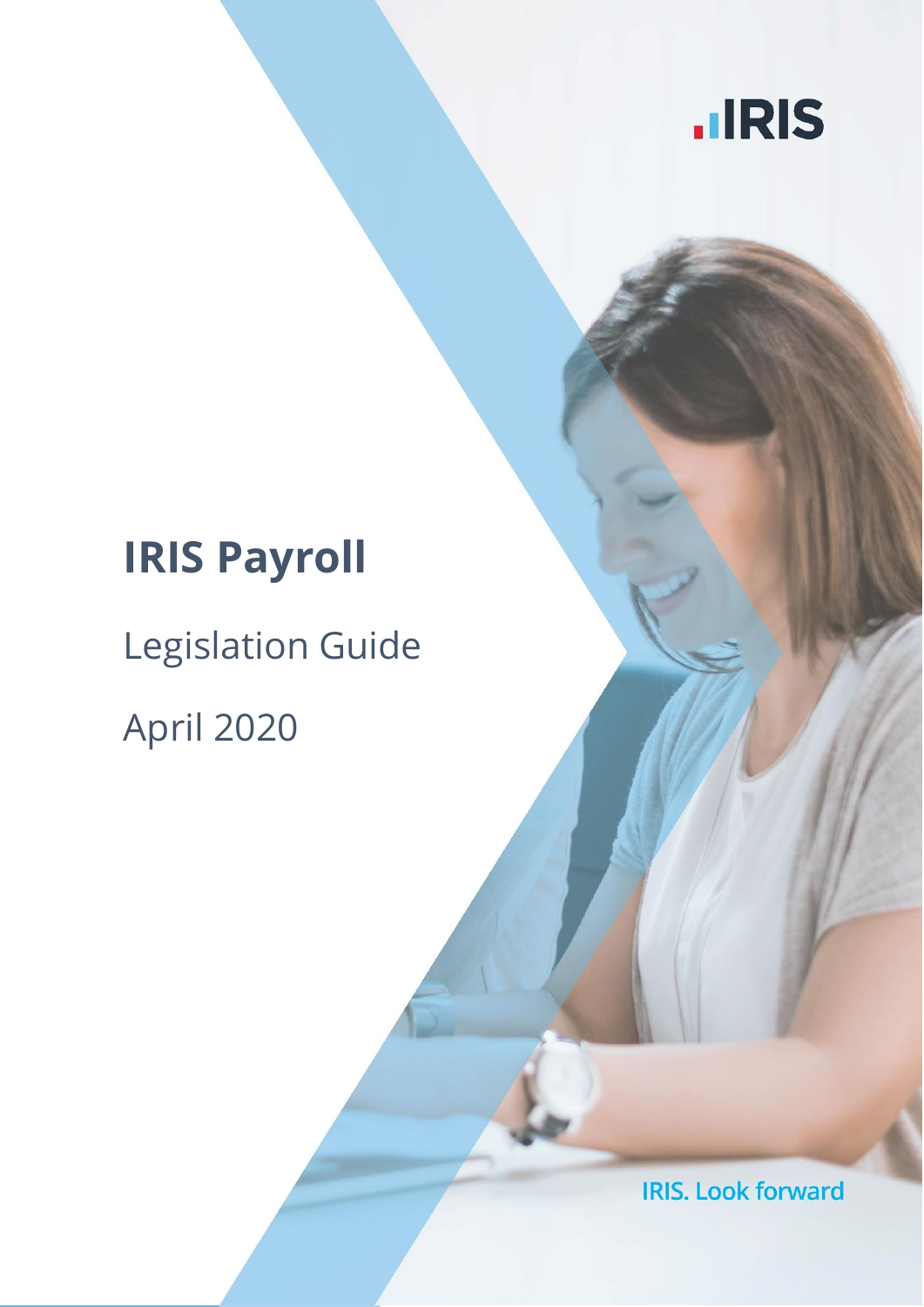## **Contents**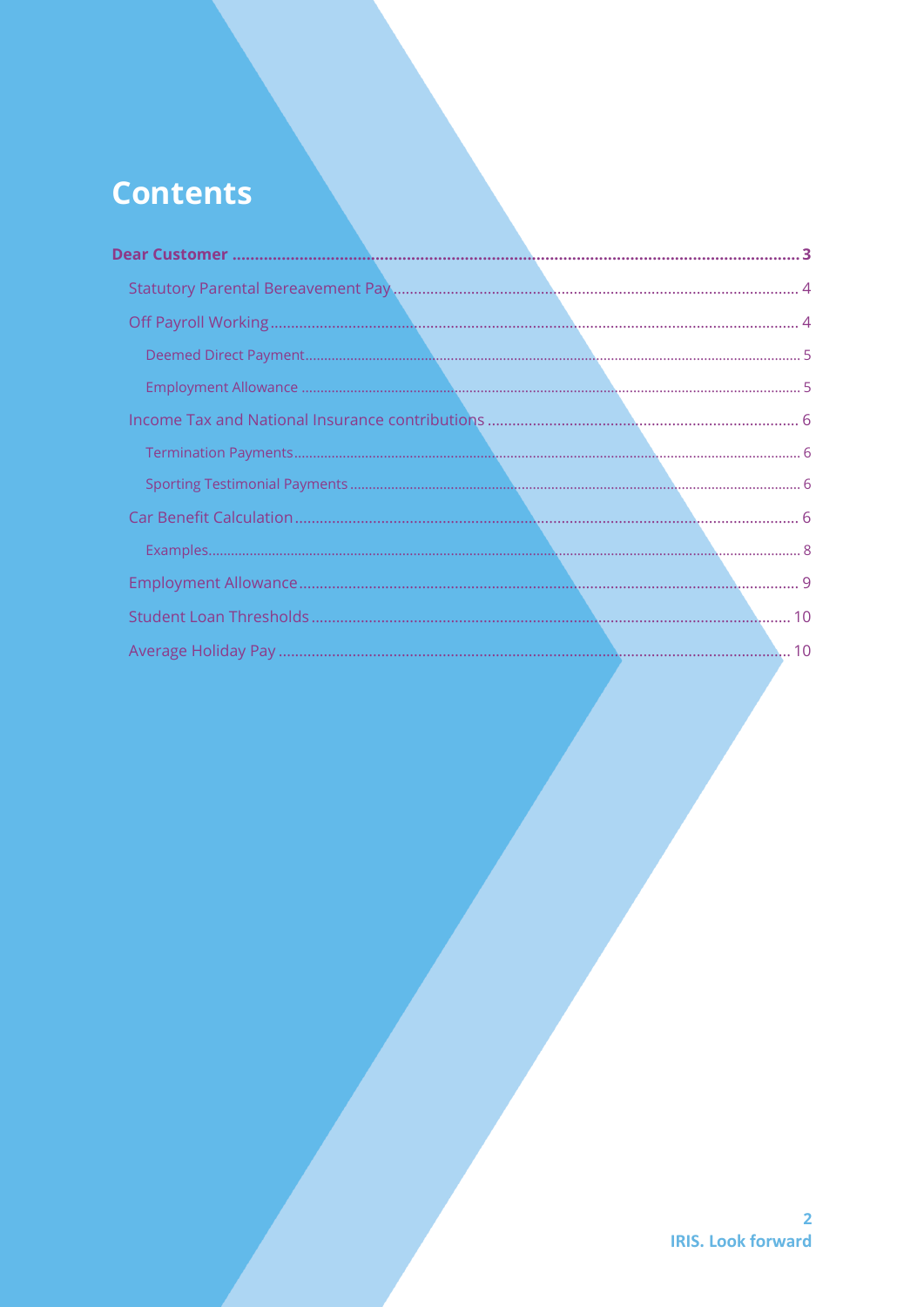## <span id="page-2-0"></span>**Dear Customer**

All standard rates and parameters for Tax/NI/Statutory Payments/Minimum Wage rates, AE parameters etc. are up to date in the payroll software for the 2020/2021 tax year, as are the standard reports.

For details of all the rates and parameters changes, click **[here](http://www.iris.co.uk/rates)** to view/print the Payroll Fact Sheet for 2020/2021.

This guide details other legislation resulting in changes to the payroll software. For details of how these are applied, please see the **Release Notes** within your software.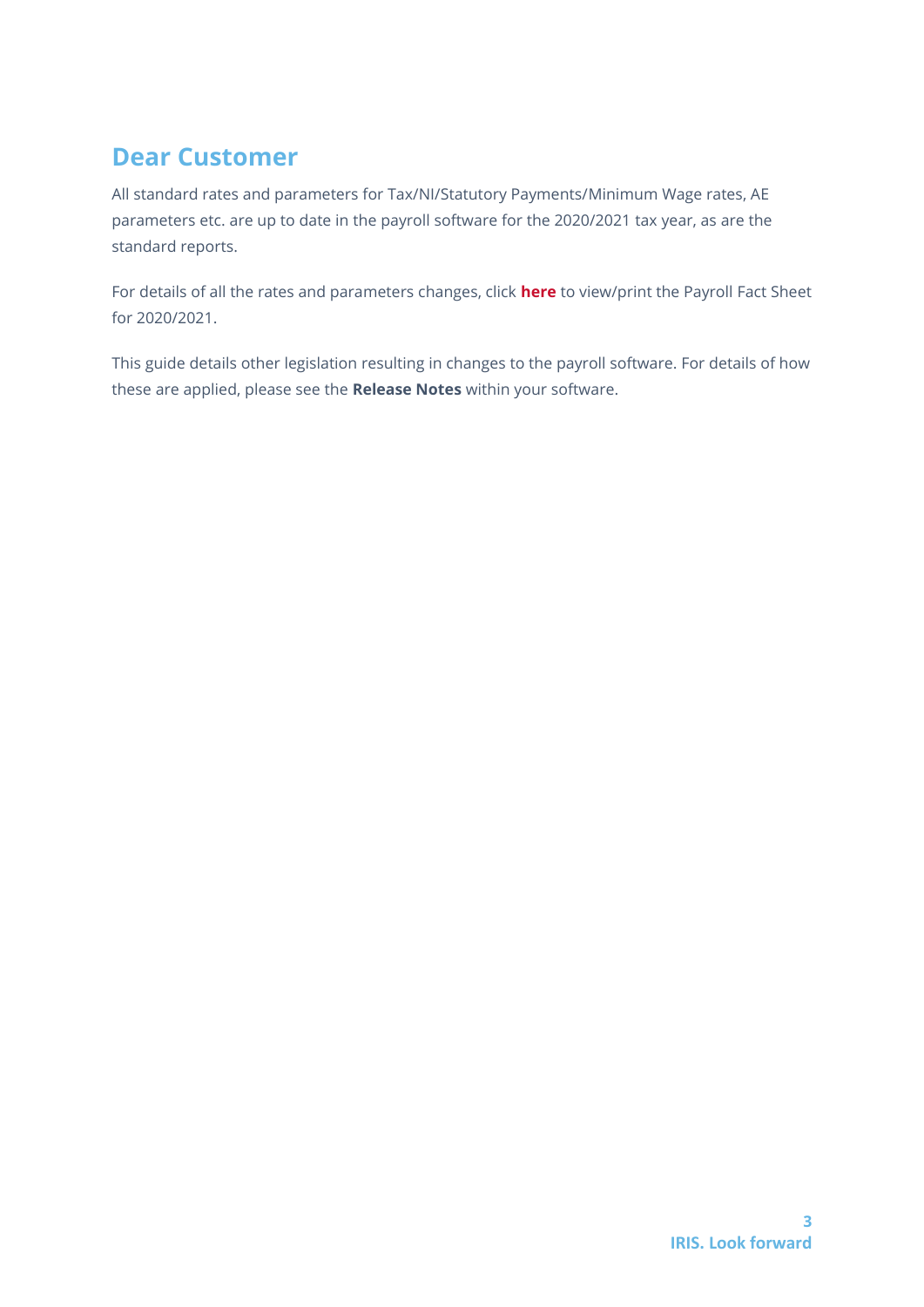## <span id="page-3-0"></span>**Statutory Parental Bereavement Pay**

The Parental Bereavement (Leave & Pay) Bill has received Royal Assent, becoming the Parental Bereavement (Leave and Pay) Act 2018. Under this Act, employees will be entitled to two weeks' leave following the death of a child, which (subject to meeting the relevant criteria) will be paid at the statutory rate. This new act comes into effect from April 6<sup>th</sup>, 2020 (Tax Year 2020/2021).

Bereaved parents will be entitled to at least two weeks' leave following the death of a child under the age of 18, or if they suffer a stillbirth from 24 weeks of pregnancy. The leave must be taken within 56 weeks, and whereas statutory sick pay has qualifying days, these do not apply to statutory parental bereavement leave.

#### Points

- 26 weeks continuous service required
- Rate is the same as statutory paternity and shared parental pay £151.20 per week
- Leave can be taken in one block or in two separate blocks of one week
- Leave must be taken within a 56-week window following the child's death this allows the parent to use the statutory leave for things such as anniversaries. Notice requirements will be flexible in order that leave can be taken without prior notice
- A copy of the death certificate is not required by employers as evidence

## <span id="page-3-1"></span>**Off Payroll Working**

Following the last-minute announcement by the Government, in light of the recent Covid-19 outbreak, the legislation for implementation of the Off-Payroll Working (IR35) in the private sector will be delayed until April 2021

Off-payroll working rules are more commonly known as IR35. This legislation allows HMRC to collect additional payments, where a worker provides their services through an intermediary to another person or entity. The intermediary in this case is another individual, a partnership, an unincorporated association or a company. Off-payroll working rules are changing from 6<sup>th</sup> April 2020.

From 6th April 2020, all public sector clients and medium or large private sector clients will be responsible for deciding a worker's employment status. This includes some charities and third section organisations.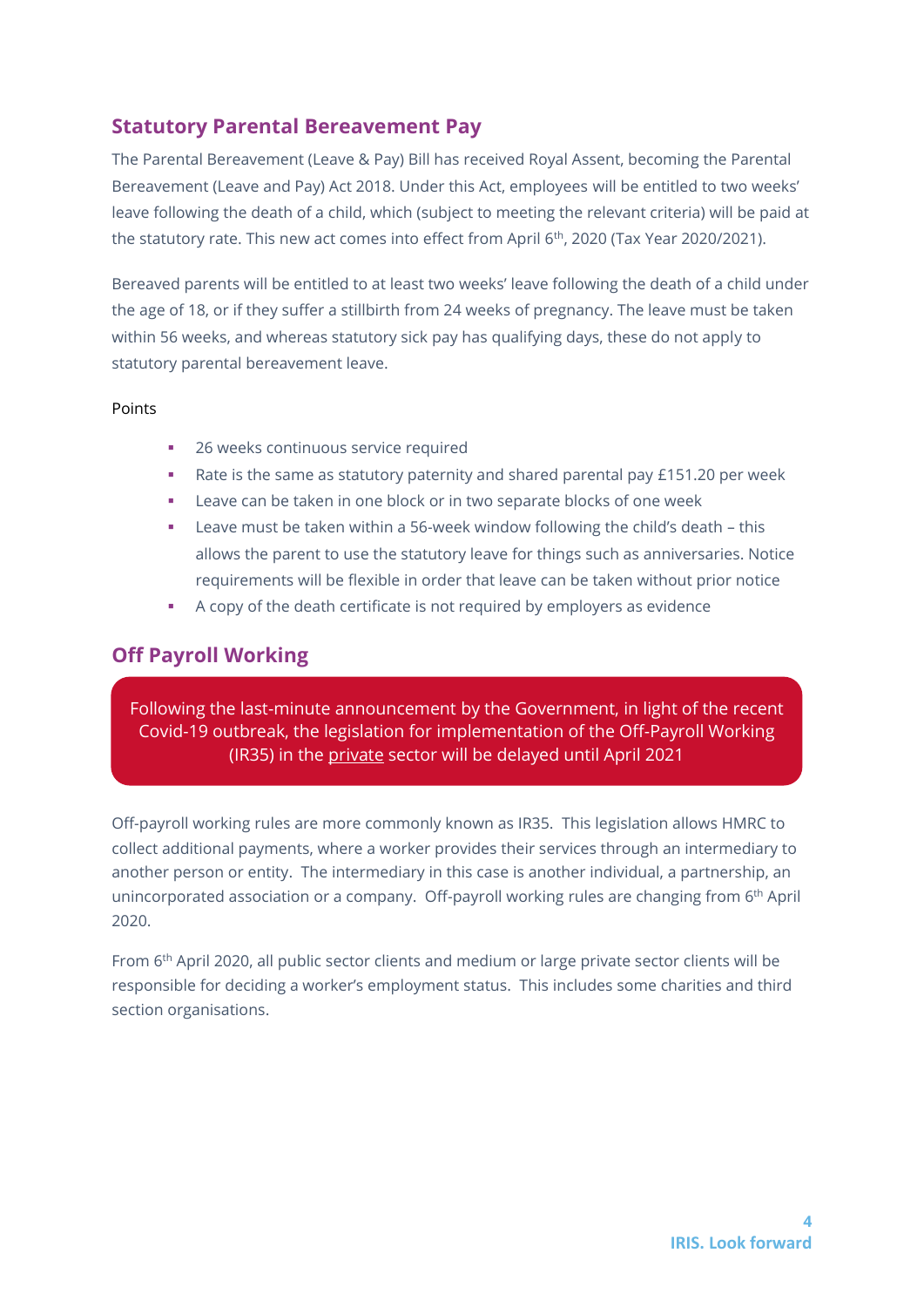If the off-payroll working rules apply, the fee payer (the public authority, agency or other third party who is responsible for paying the worker's intermediary) must:

- Calculate a deemed direct payment to account for employment taxes associated with the contract
- Deduct those taxes from the payment to the worker's intermediary
- Report taxes deducted to HMRC through RTI, Full Payment Submission (FPS)
- Pay the relevant NICs

Here are some useful links with further HMRC guidance on Off-payroll working:

- **[Understanding-off-payroll-working-ir35](https://www.gov.uk/guidance/understanding-off-payroll-working-ir35)**
- **[Fee-payer-responsibilities-under-the-off-payroll-working-rules](https://www.gov.uk/guidance/fee-payer-responsibilities-under-the-off-payroll-working-rules)**
- **[Private sector off-payroll working for intermediaries](https://www.gov.uk/guidance/ir35-what-to-do-if-it-applies)**
- **[Public sector off-payroll working for clients](https://www.gov.uk/guidance/off-payroll-working-in-the-public-sector-reform-of-intermediaries-legislation)**
- **[Preparing-for-changes-to-the-off-payroll-working-rules-ir35](https://www.gov.uk/guidance/prepare-for-changes-to-the-off-payroll-working-rules-ir35)**

#### <span id="page-4-0"></span>**Deemed Direct Payment**

The deemed direct payment is the amount paid to the worker that should be treated as earnings for the purposes of the off-payroll rules.

To calculate the deemed direct payment, you must:

- 1. Work out the value of the payment to the worker's intermediary, having deducted any VAT due
- 2. Deduct the direct costs of materials that have, or will be used in providing their services
- 3. Deduct expenses met by the intermediary, that would have been deductible from taxable earnings if the worker was employed
- 4. The result is the deemed direct payment. If this is nil or negative, there is no deemed direct payment

#### <span id="page-4-1"></span>**Employment Allowance**

Off-payroll Workers' NI Liability cannot be offset against employment allowance. For instance:

- Company has 10 workers who are all off-payroll workers. The NI liability is £3,500. Employment Allowance claimed would be zero
- Company has 10 workers where 5 are off-payroll workers and 5 are employees. The NI liability is £3,500 - £2,000 from off-payroll workers and £1,500 from employees. The Employment Allowance in this instance would be £1,500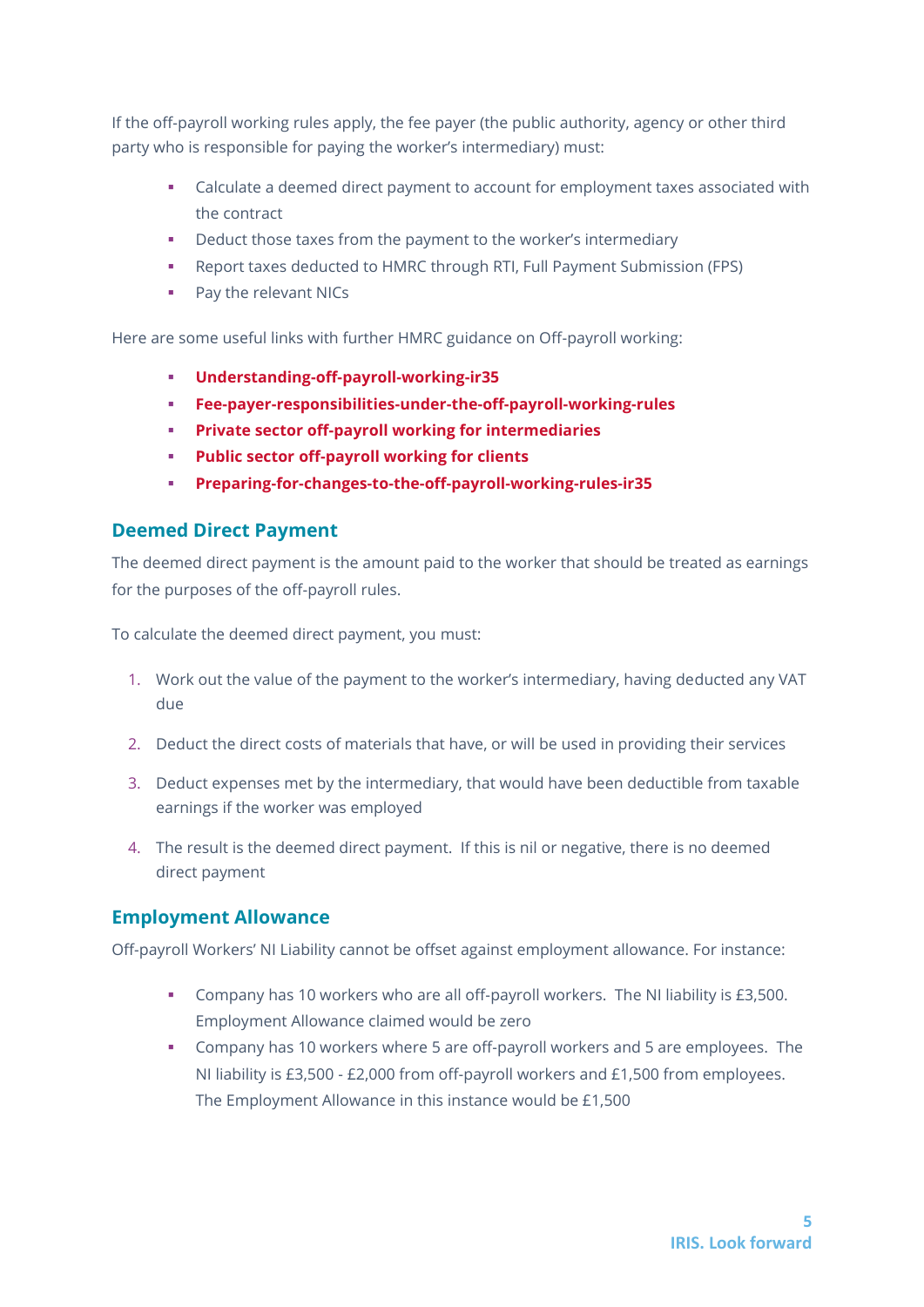## <span id="page-5-0"></span>**Income Tax and National Insurance contributions**

#### <span id="page-5-1"></span>**Termination Payments**

From April 2020 employers are required to pay Class 1A NICs on any part of a termination payment exceeding the £30,000 threshold, reported via the Full Payment Submission. Payments in lieu of notice (PILONs) are now all taxable and subject to Class 1 NICs.

### <span id="page-5-2"></span>**Sporting Testimonial Payments**

From April 2020, HMRC have introduced new rules applicable to the treatment of sporting testimonial income.

Income Tax is due on income from all sporting testimonial and benefit match events. The Government has agreed a one-off tax-exempt amount and therefore Tax and Class 1A is due on income over £100,000.

A sportsman could qualify for a one-off tax exemption amount of £100,000 on the income received if:

- They are an employed sportsperson
- **•** They are a previously employed sportsperson and the testimonial relates to that employment
- The testimonial or benefit match is non-contractual or non-customary
- The events are held during a single testimonial or testimonial year
- The events are organised or controlled by an independent person (normally a testimonial committee)
- There has been no previous testimonial income to which the exemption is applied

For further information on Sporting Testimonial Income please see the **[HMRC Guidance](https://www.gov.uk/guidance/sporting-testimonials-income-tax-and-national-insurance-payments)**.

#### **Thresholds**

The thresholds for 2020/2021 are:

- **•** Termination Payments £30,000
- Sporting Testimonials £100,000

## <span id="page-5-3"></span>**Car Benefit Calculation**

Ultra Low Emission Vehicles (ULEV) are vehicles that emit below 75g of carbon dioxide (C0<sub>2</sub>) for every kilometre travelled.

From April 2020, 11 new bands for Ultra-Low Emission Vehicles (ULEVs) in the 0-75g C02/km bracket have been introduced.

This change incentivises the cleanest cars, using the most advanced technologies beyond 2020- 2021. Some of the new bands will be based on the 'zero emissions miles' capability of the car.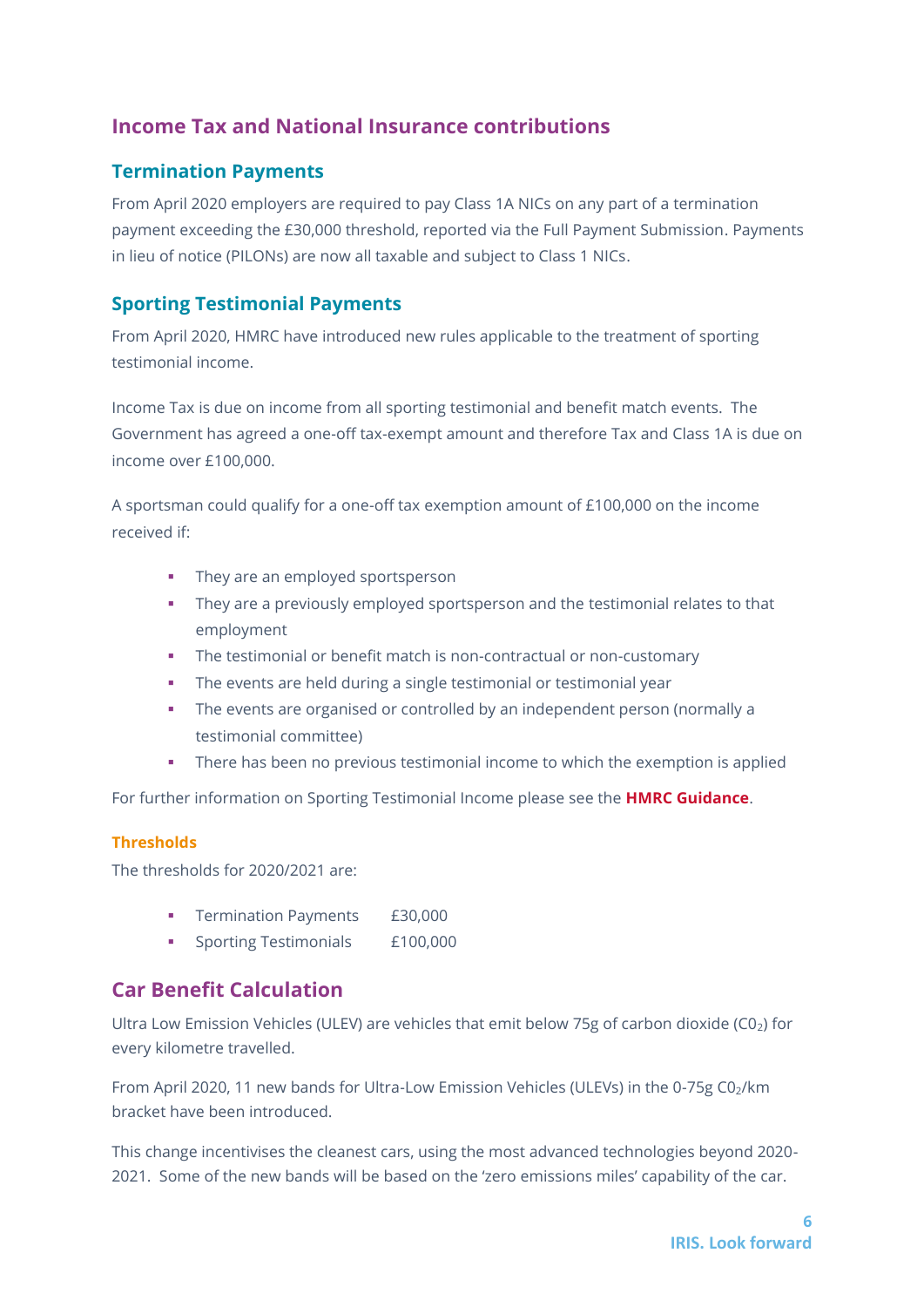This distinguishes between ULEVs with different plug-in hybrid technologies and improved battery range, thus focussing incentives on the very cleanest cars that allow most journeys to be zero emissions. The aim of this is to support the transition to improving air quality and protecting the environment using cleaner, zero and ultra-low emission cars.

From April 2020, the Government has introduced Worldwide Light Testing Procedure (WLTP) to replace the New European Drive Cycle (NEDC) emissions figures for company car tax purposes (in relation to cars registered on or after 6<sup>th</sup> April 2020). It is a more robust test of vehicles aiming to be more representative of real-world driving conditions.

| <b>Car and Fuel Benefits 2020-2021 NEDC</b> |                                            |                |                 |      |              |     |
|---------------------------------------------|--------------------------------------------|----------------|-----------------|------|--------------|-----|
|                                             |                                            |                | $CO2$ Emissions |      |              |     |
| $CO2$ (g/km)                                | <b>Zero</b><br><b>Emissions</b><br>(Miles) | (% )           | $CO2$ (g/km)    | (% ) | $CO2$ (g/km) | (%) |
| $\bf{0}$                                    | N/A                                        | $\overline{0}$ | 70-74           | 19   | 120-124      | 29  |
| $1 - 50$                                    | >129                                       | $\overline{2}$ | 75-79           | 20   | 125-129      | 30  |
| $1 - 50$                                    | 70-129                                     | 5              | 80-84           | 21   | 130-134      | 31  |
| $1 - 50$                                    | 40-69                                      | 8              | 85-89           | 22   | 135-139      | 32  |
| $1 - 50$                                    | 30-39                                      | 12             | 90-94           | 23   | 140-144      | 33  |
| $1 - 50$                                    | $30$                                       | 14             | 95-99           | 24   | 145-149      | 34  |
| 51-54                                       |                                            | 15             | 100-104         | 25   | 150-154      | 35  |
| 55-59                                       |                                            | 16             | 105-109         | 26   | 155-159      | 36  |
| 60-64                                       |                                            | 17             | 110-114         | 27   | $160+$       | 37  |
| 65-69                                       |                                            | 18             | 115-119         | 28   |              |     |

Add 4% to a maximum of 37% for Diesel Cars, but not Diesel cars meeting RDE2 standard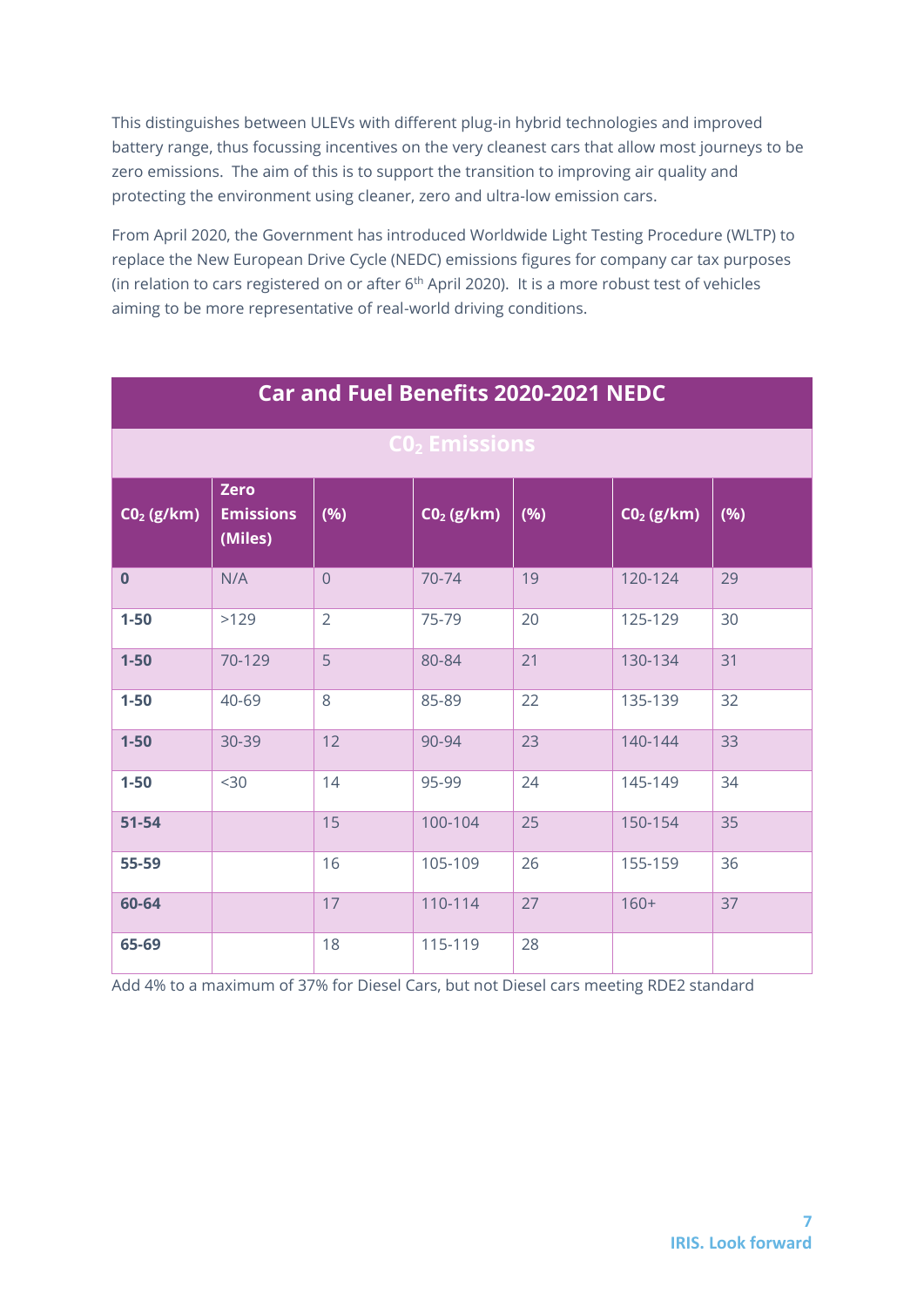| <b>Car and Fuel Benefits 2020-2021 WLTP</b> |                                            |                |                 |     |              |     |
|---------------------------------------------|--------------------------------------------|----------------|-----------------|-----|--------------|-----|
|                                             |                                            |                | $CO2$ Emissions |     |              |     |
| $CO2$ (g/km)                                | <b>Zero</b><br><b>Emissions</b><br>(Miles) | (%)            | $CO2$ (g/km)    | (%) | $CO2$ (g/km) | (%) |
| $\bf{0}$                                    | N/A                                        | $\overline{0}$ | 70-74           | 17  | 120-124      | 27  |
| $1 - 50$                                    | >129                                       | $\overline{0}$ | 75-79           | 18  | 125-129      | 28  |
| $1 - 50$                                    | 70-129                                     | $\overline{3}$ | 80-84           | 19  | 130-134      | 29  |
| $1 - 50$                                    | 40-69                                      | 6              | 85-89           | 20  | 135-139      | 30  |
| $1 - 50$                                    | 30-39                                      | 10             | 90-94           | 21  | 140-144      | 31  |
| $1 - 50$                                    | $30$                                       | 12             | 95-99           | 22  | 145-149      | 32  |
| 51-54                                       |                                            | 13             | 100-104         | 23  | 150-154      | 33  |
| 55-59                                       |                                            | 14             | 105-109         | 24  | 155-159      | 34  |
| 60-64                                       |                                            | 15             | 110-114         | 25  | 160-164      | 35  |
| 65-69                                       |                                            | 16             | 115-119         | 26  | 165-169      | 36  |
|                                             |                                            |                |                 |     | $170+$       | 37  |

Add 4% to a maximum of 37% for Diesel cars, but not Diesel cars meeting RDE2 standard

## <span id="page-7-0"></span>**Examples**

## **Registered before 6th April 2020**

| $CO2$ (g/km) | <b>Zero</b><br><b>Emissions</b> | <b>List Price/£</b> | <b>Fuel Type</b>  | %              | <b>Days</b><br><b>Available</b> | <b>Cash</b><br><b>Equivalent</b> |
|--------------|---------------------------------|---------------------|-------------------|----------------|---------------------------------|----------------------------------|
| $\bf{0}$     | N/A                             | 23,000              | <b>Not Diesel</b> | $\overline{0}$ | 365                             | $\overline{0}$                   |
| $1 - 50$     | 135                             | 23,000              | Not Diesel        | $\overline{2}$ | 365                             | 460                              |
| $1 - 50$     | 129                             | 23,000              | Not Diesel        | 5              | 365                             | 1,150                            |
| $1 - 50$     | 15                              | 23,000              | Not Diesel        | 14             | 365                             | 3,220                            |
| 54           | N/A                             | 23,000              | <b>Not Diesel</b> | 15             | 365                             | 3,450                            |
| 110          | N/A                             | 36,000              | <b>Diesel</b>     | 31             | 335                             | 11,160                           |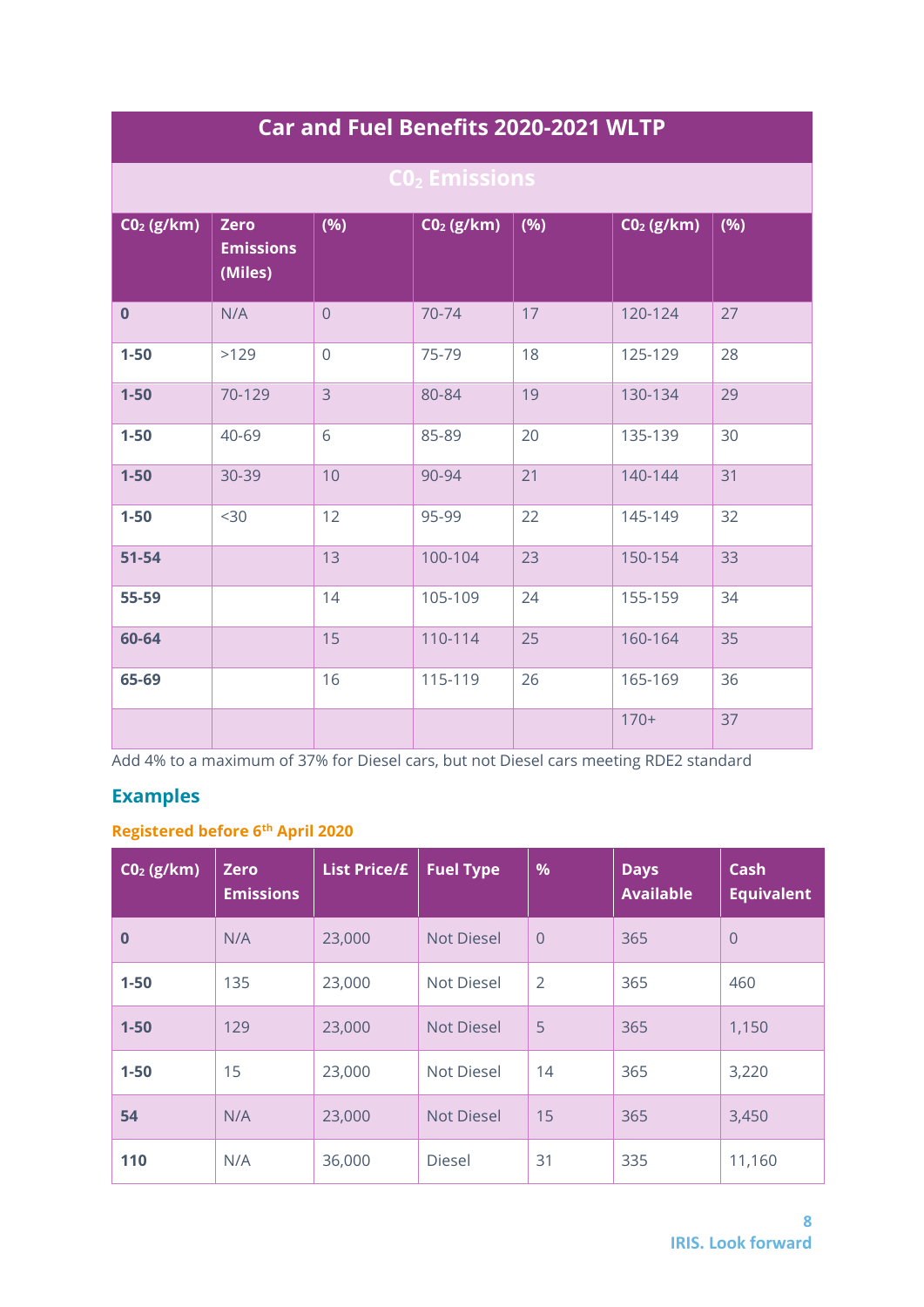#### **Registered after 6th April 2020**

| $CO2$ (g/km) | <b>Zero</b><br><b>Emissions</b> | <b>List</b><br>Price/£ | <b>Fuel Type</b>  | %              | <b>Days</b><br><b>Available</b> | Cash<br><b>Equivalent</b> |
|--------------|---------------------------------|------------------------|-------------------|----------------|---------------------------------|---------------------------|
| $\bf{0}$     | N/A                             | 23,000                 | <b>Not Diesel</b> | $\overline{0}$ | 365                             | $\overline{0}$            |
| $1 - 50$     | 135                             | 23,000                 | <b>Not Diesel</b> | $\Omega$       | 365                             | $\mathbf 0$               |
| $1 - 50$     | 129                             | 23,000                 | Not Diesel        | 3              | 365                             | 690                       |
| $1 - 50$     | 15                              | 23,000                 | Not Diesel        | 12             | 365                             | 2,760                     |
| 54           | N/A                             | 23,000                 | <b>Not Diesel</b> | 13             | 365                             | 2,990                     |
| 110          | N/A                             | 36,000                 | <b>Diesel</b>     | 29             | 335                             | 10,440                    |

## <span id="page-8-0"></span>**Employment Allowance**

Employment Allowance allows certain businesses in the UK, who employ workers, to reduce their annual National Insurance Contributions by up to £4,000.

Following reforms, from 2020/2021 Employment Allowance will be limited to businesses and charities with an Employer National Insurance Contributions bill below £100,000 for the previous tax year.

There are some restrictions, regardless of the size of the company. You cannot claim Employment Allowance if:

- You are the director and the only employee paid above the Secondary Threshold (ST)
- You employ someone for personal, household or domestic work, unless they are a care or support worker
- You are a public body or business doing more than half your work in the public sector, unless you are a charity
- You are a service company working under 'IR35 rules' and your only income is the earnings of the intermediary (such as your personal service company, limited company or partnership)

From tax year 2020/2021, if you are already claiming Employment Allowance, you will be required to confirm if you are continuing to claim.

From 2020/2021, an EPS must now be sent in month 1 to notify HMRC you are claiming Employment Allowance or that your status has changed.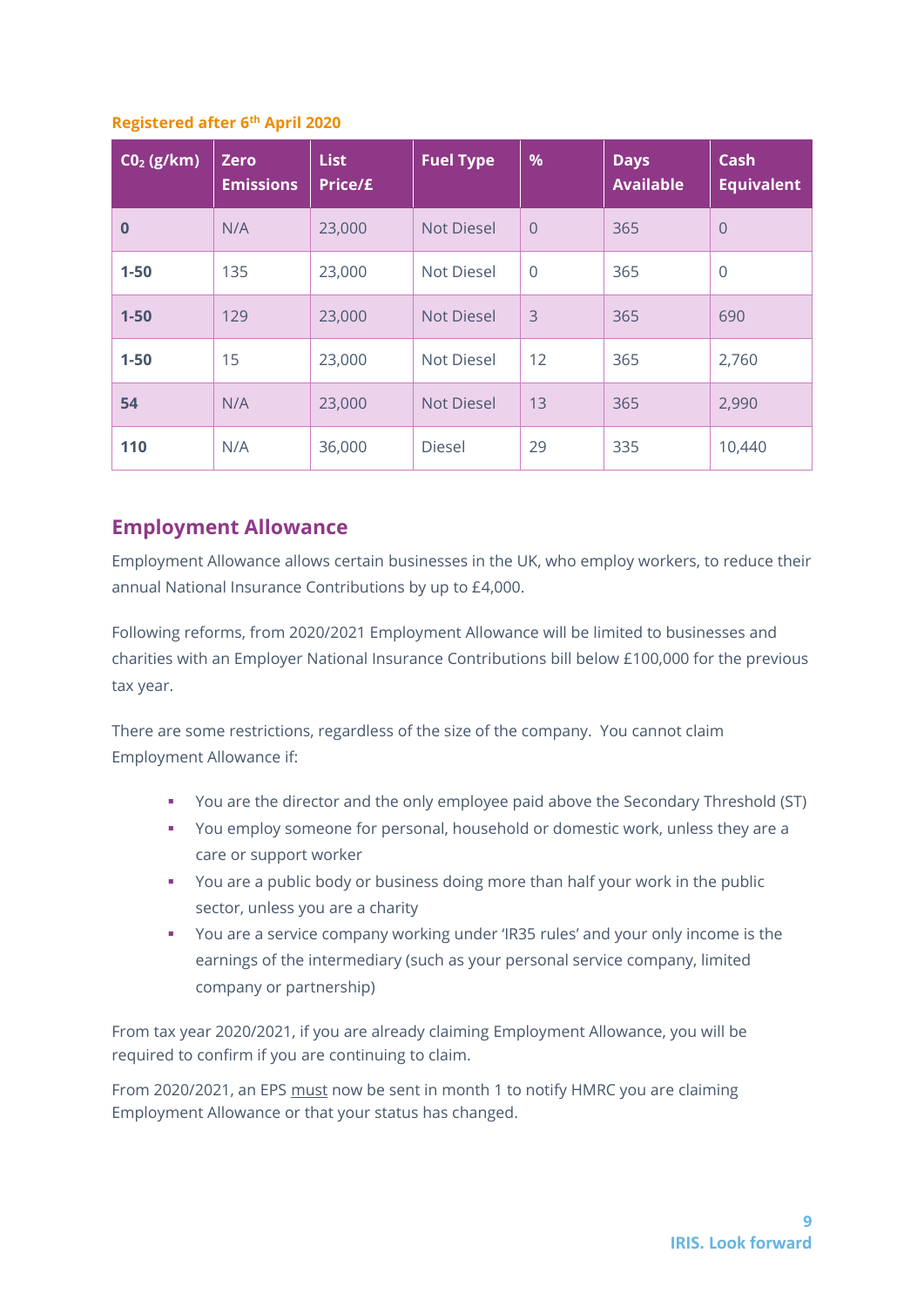If you are claiming Employment Allowance, you are also required to notify HMRC of the relevant de minimis state aid option from:

- De minimis state aid does not apply
- **■** Agriculture
- **•** Fisheries and Aquaculture
- Road Transport
- **■** Industrial

If de minimis state aid rules apply to your business, you must make sure that receipt of the full £4,000 allowance in the claim year (when added to any other de minimis State aid already received or allocated in the claim tax year and the previous 2 years) would not result in you exceeding the de minimis State aid threshold for your trade sector(s)

## <span id="page-9-0"></span>**Student Loan Thresholds**

The annual thresholds have been updated in line with legislation for 2020/2021.

- Plan Type 1 increased from £18,935 to £19,390
- Plan Type 2 increased from £25,725 to £26,575
- Postgraduate Student Loans remains at £21,000

## <span id="page-9-1"></span>**Average Holiday Pay**

From April 2020, the Government has announced that the period for calculating Average Weekly Earnings for holiday pay is increasing from 12 weeks to 52 weeks, or 3 months to 12 months.